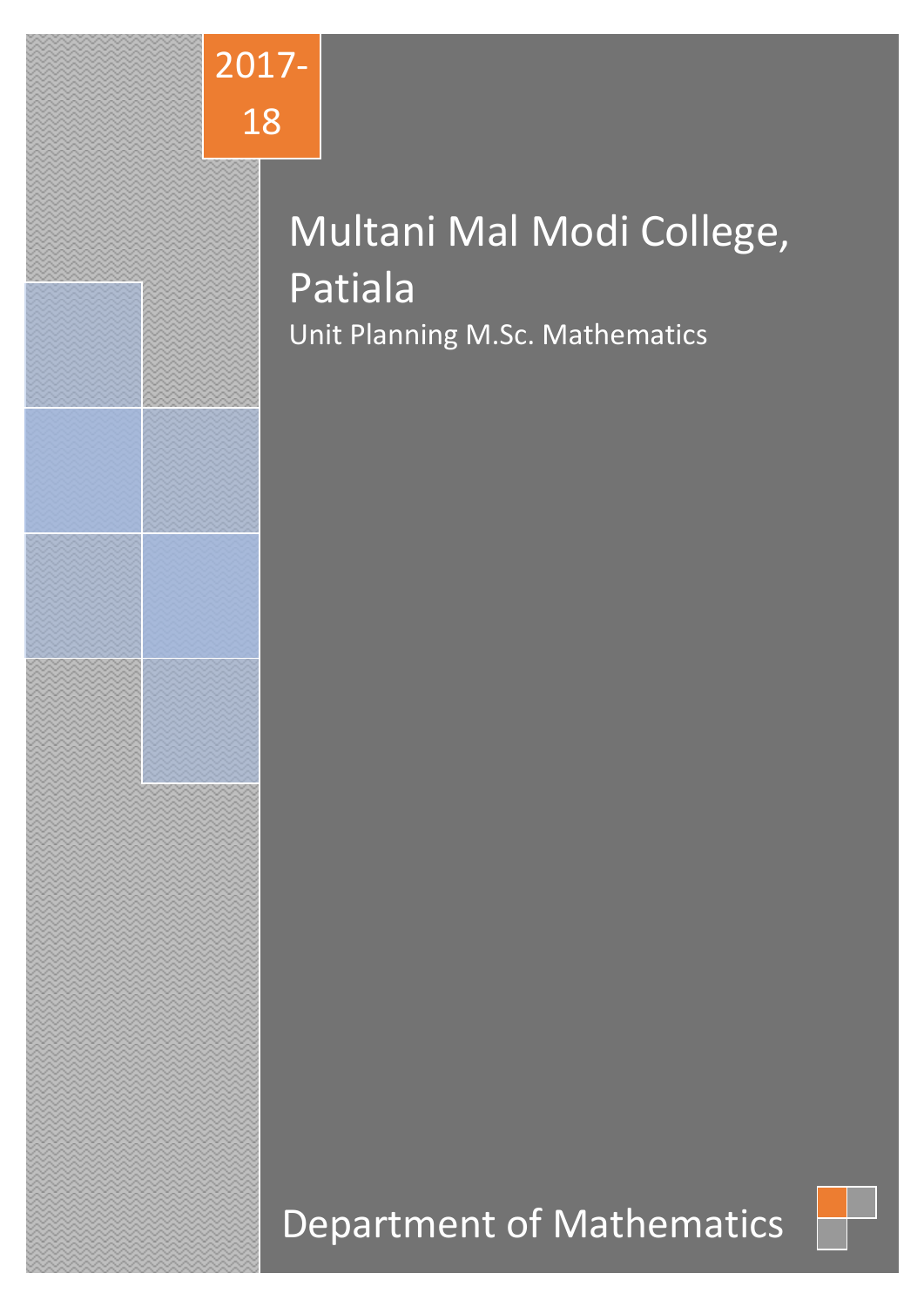# **MULTANI MAL MODI COLLEGE, PATIALA UNIT PLAN Class – M.Sc.-I(SEMESTER-Ist) Subject: MM 401: ALGEBRA - I**

#### **TILLMST-I**

Review of groups, subgroups, cosets, normal subgroups, quotient groups, homomorphisms and isomorphism theorems.Normal and subnormal series, Solvable groups, Nilpotent groups, Composition Series, Jordan-Holder theorem for groups. Group action, Stabilizer, orbit, Review of class equation, permutation groups, cyclic decomposition, Alternating group A<sub>n</sub>, Simplicity of A<sub>n</sub>.

### **TILLMST-II**

Structure theory of groups, Fundamental theorem of finitely generated abelian groups, Invariants of a finite abelian group, Sylow's theorems, Groups of order  $p^2$ , pq. Review of rings and homorphism of rings, Ideals, Algebra of Ideals, Maximal and prime ideals, ideal in Quotient rings,

#### **TILLFINAL EXAM**

Field of Quotients of integral Domain.

| <b>Mode of Assessment</b> |                         |                        |  |
|---------------------------|-------------------------|------------------------|--|
| Sr. No.                   | <b>Component</b>        | Weightage              |  |
|                           | Mid Semester Test (MST) | 40% (Average of 2 MST) |  |
|                           | Written Assignments     | 40%                    |  |
|                           | Attendance              | 20%                    |  |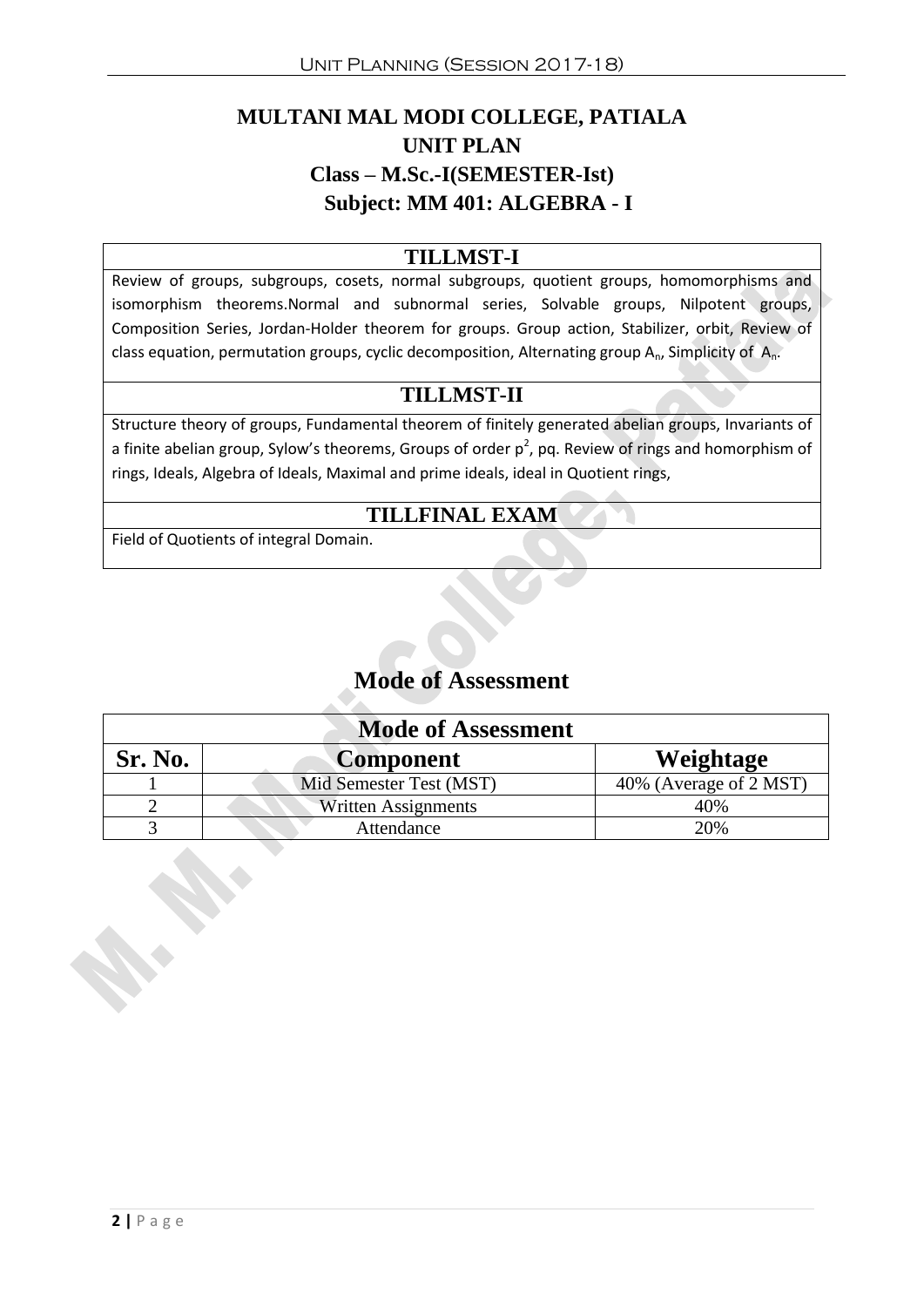# Unit Planning (Session 2017-18) **MULTANI MAL MODI COLLEGE, PATIALA UNIT PLAN Class – M.Sc.-I(SEMESTER-Ist) Subject: MM 402 : MATHEMATICAL ANALYSIS**

#### **TILLMST-I**

Functional of several variables: Linear transformations, Derivatives in an open subset of **R n** , Chain Rule, Partial derivatives, Interchange of the order of differentiation, Derivatives of higher orders, Taylor's theorem, Inverse function theorem, Implicit function theorem. Algebras, σ- algebra, their properties, General measurable spaces, measure spaces, properties of measure, Complete measure, Lebesgue outer measure and its properties, measurable sets and Lebesque measure, A non measurable set.

#### **TILLMST-II**

Measurable function w.r.t. general measure. Borel and Lebesgue measurability. Integration of non-negative measurable functions, Fatou's lemma, Monotone convergence theorem, Lebesgue convergence theorem, The general integral, Integration of series, Riemann and lebesgue integrals. Differentiation; Vitalis Lemma, The Dini derivatives, Functions of bounded variation, Differentiation of an Integral,

#### **TILLFINAL EXAM**

Absolute Continuity, Convex Fucntions and Jensen's inequality

| <b>Mode of Assessment</b> |                         |                        |  |
|---------------------------|-------------------------|------------------------|--|
| Sr. No.                   | <b>Component</b>        | Weightage              |  |
|                           | Mid Semester Test (MST) | 40% (Average of 2 MST) |  |
|                           | Written Assignments     | 40%                    |  |
|                           | Attendance              | 20%                    |  |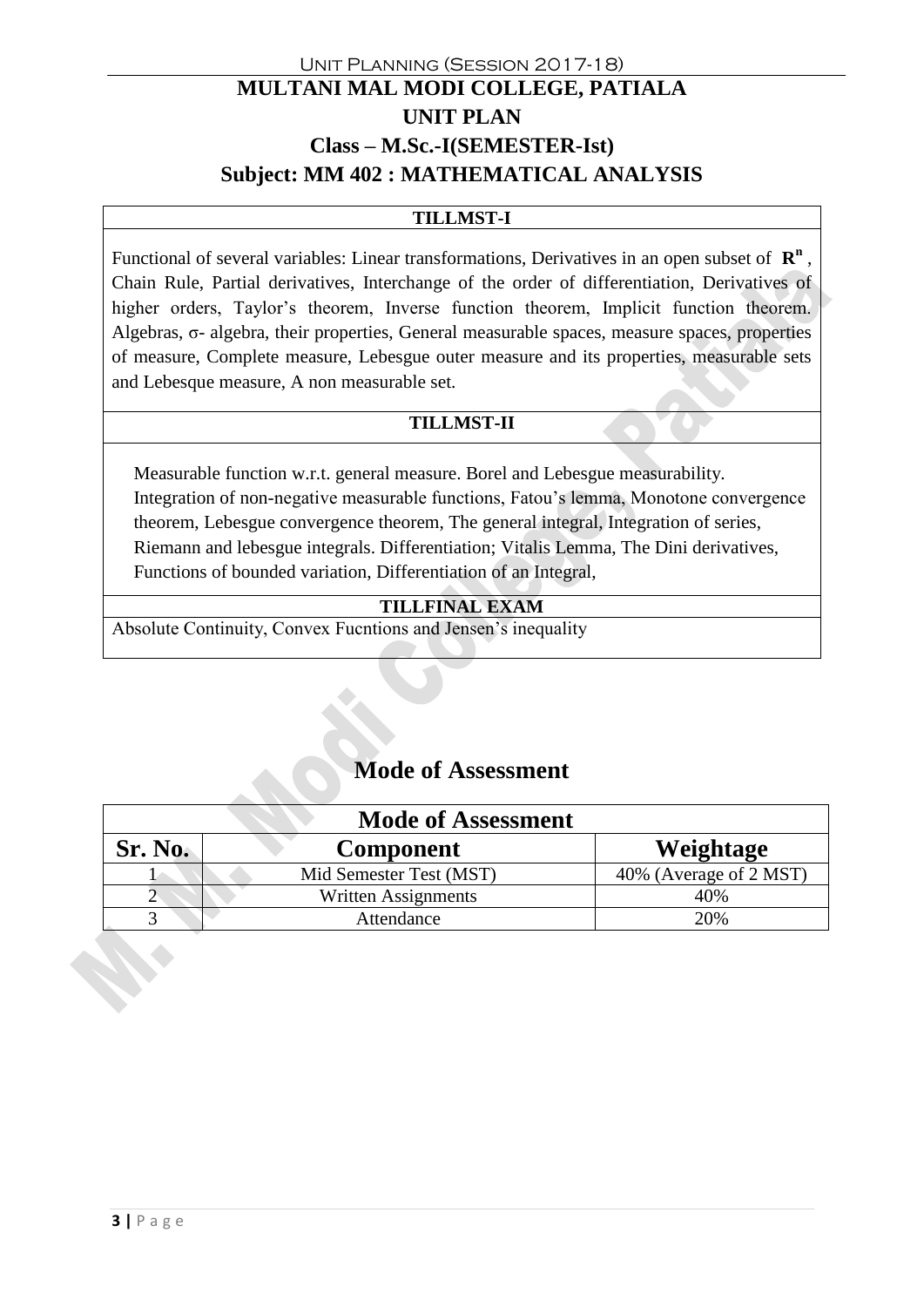# Unit Planning (Session 2017-18) **MULTANI MAL MODI COLLEGE, PATIALA UNIT PLAN Class – M.Sc.-I(SEMESTER-Ist) Subject: MM 403: TOPOLOGY I.**

#### **TILLMST-I**

Cardinals: Equipotent sets, Countable and Uncountable sets, Cardinal Numbers and their Arithmetic, Bernstein's Theorem and the Continumm Hypothesis.

Topological Spaces: Definition and examples, Euclidean spaces as topological spaces, Basis for a given topology, Topologizing of Sets; Sub-basis, Equivalent Basis.Relativization, Topologizing of Sets: Sub-basis, Equivalent Basis.Relativization, Subspaces.Elementary Concepts: Closure, Interior, Frontier and Dense Sets, Topologizing with preassigned elementary operations

Maps and Product Spaces: Continuous Maps, Restriction of Domain and Range, Characterization of Continuity, Continuity at a point, Piecewise definition of Maps and Neighborhood finite families. Open Maps and Closed Maps, Homeomorphisms and Embeddings

# **TILLMST-II**

Cartesian Product Topology, Elementary Concepts in Product Spaces, Continuity of Maps in Product Spaces and Slices in Cartesian Products.

Connectedness: Connectedness and its characterizations, Continuous image of connected sets, Connectedness of Product Spaces, Applications to Euclidean spaces. Components, Local Connectedness and Components, Product of Locally Connected Spaces. Path Connectedness.

Compactness and Countability: Compactness and Countable Compactness, Local Compactness, Onepoint Compactification,  $T_0$ ,  $T_1$ , and  $T_2$  spaces,  $T_2$  spaces and Sequences and Hausdorfness of One-Point Compactification.

#### **TILLFINAL EXAM**

Axioms of Countablity and Separability, Equivalence of Second axiom, Separable and Lindelof in Metric Spaces. Equivalence of Compact and Countably Compact Sets in Metric Spaces.

|         | <b>Mode of Assessment</b> |                        |
|---------|---------------------------|------------------------|
| Sr. No. | <b>Component</b>          | Weightage              |
|         | Mid Semester Test (MST)   | 40% (Average of 2 MST) |
|         | Written Assignments       | 40%                    |
|         | Attendance                | 20%                    |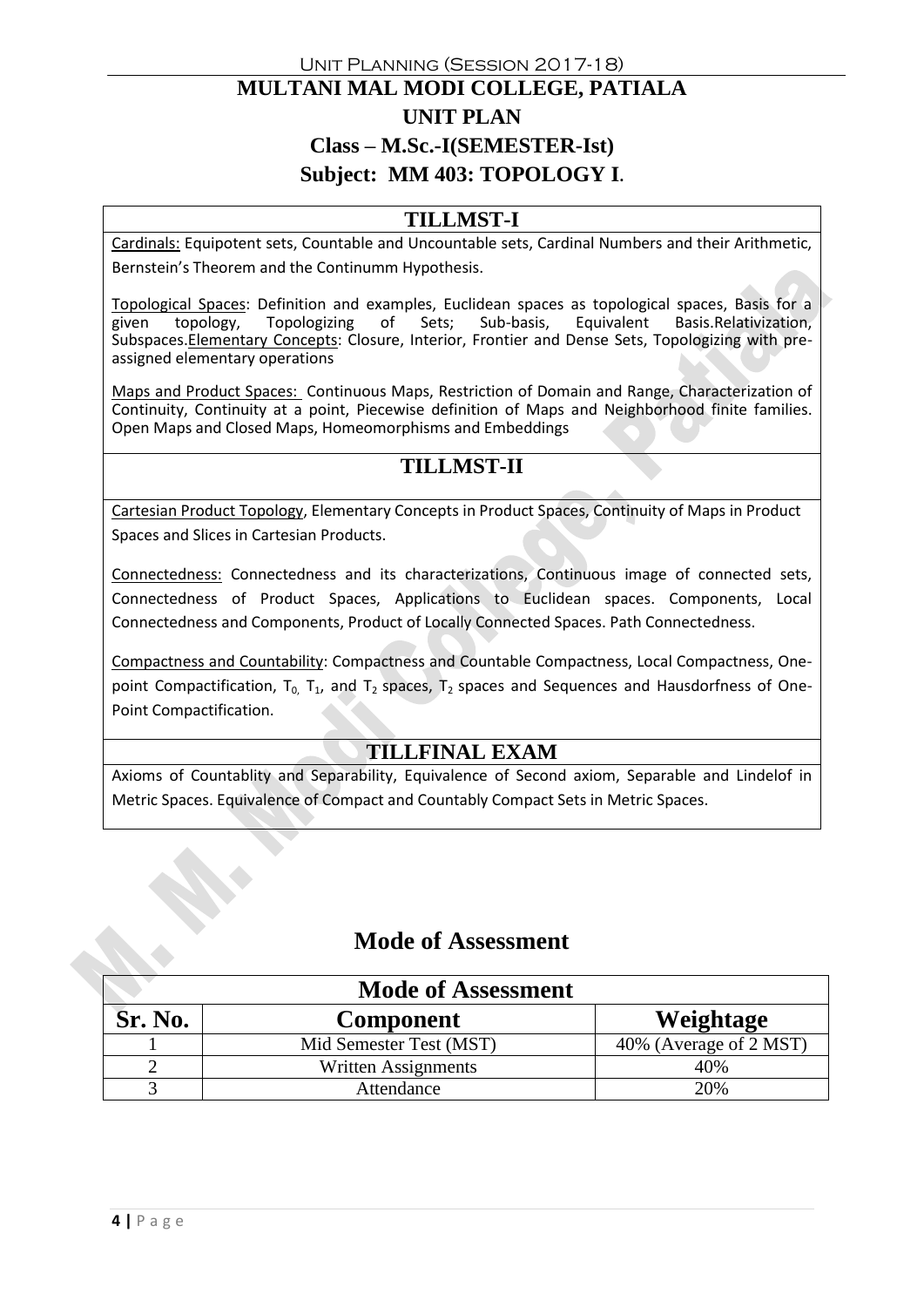# Unit Planning (Session 2017-18) **MULTANI MAL MODI COLLEGE, PATIALA UNIT PLAN Class – M.Sc.-I(SEMESTER-Ist) MM 404: DIFFERENTIAL GEOMETRY**

#### **TILLMST-I**

A simple arc, Curves and their parametric representation, are length and natural parameter, contact of curves, Tangent to a curve, osculating plane, Frenet trihedron, Curvature and Torsion, Serret Frenet formulae, fundamental theorem for spaces curves, helices, contact between curves and surfaces.Evolute and involute, Bertrand Curves, spherical indicatrix, implicit equation of the surface, Tangent plane. First fundamental form of a surface, length of tangent vector and angle between two tangent vectors, area of a surface

# **TILLMST-II**

The second fundamental form, Gaussian map and Gaussian curvature, Gauss and Weingarten formulae, Codazzi equation and Gauss theorem, curvature of a curve on a surface, geodesic curvature. Geodesics, Canonical equations of geodesic, Normal properties of geodesics. Normal Curvature, principal curvature, Mean Curvature, principal directions, lines of curvature, Rodrigue formula, asymptotic directions, envelopes, developable surfaces associated with spaces curves,

# **TILLFINAL EXAM**

minimal surfaces, ruled surfaces

| <b>Mode of Assessment</b> |                         |                        |  |
|---------------------------|-------------------------|------------------------|--|
| Sr. No.                   | Component               | Weightage              |  |
|                           | Mid Semester Test (MST) | 40% (Average of 2 MST) |  |
|                           | Written Assignments     | 40%                    |  |
|                           | Attendance              | 20%                    |  |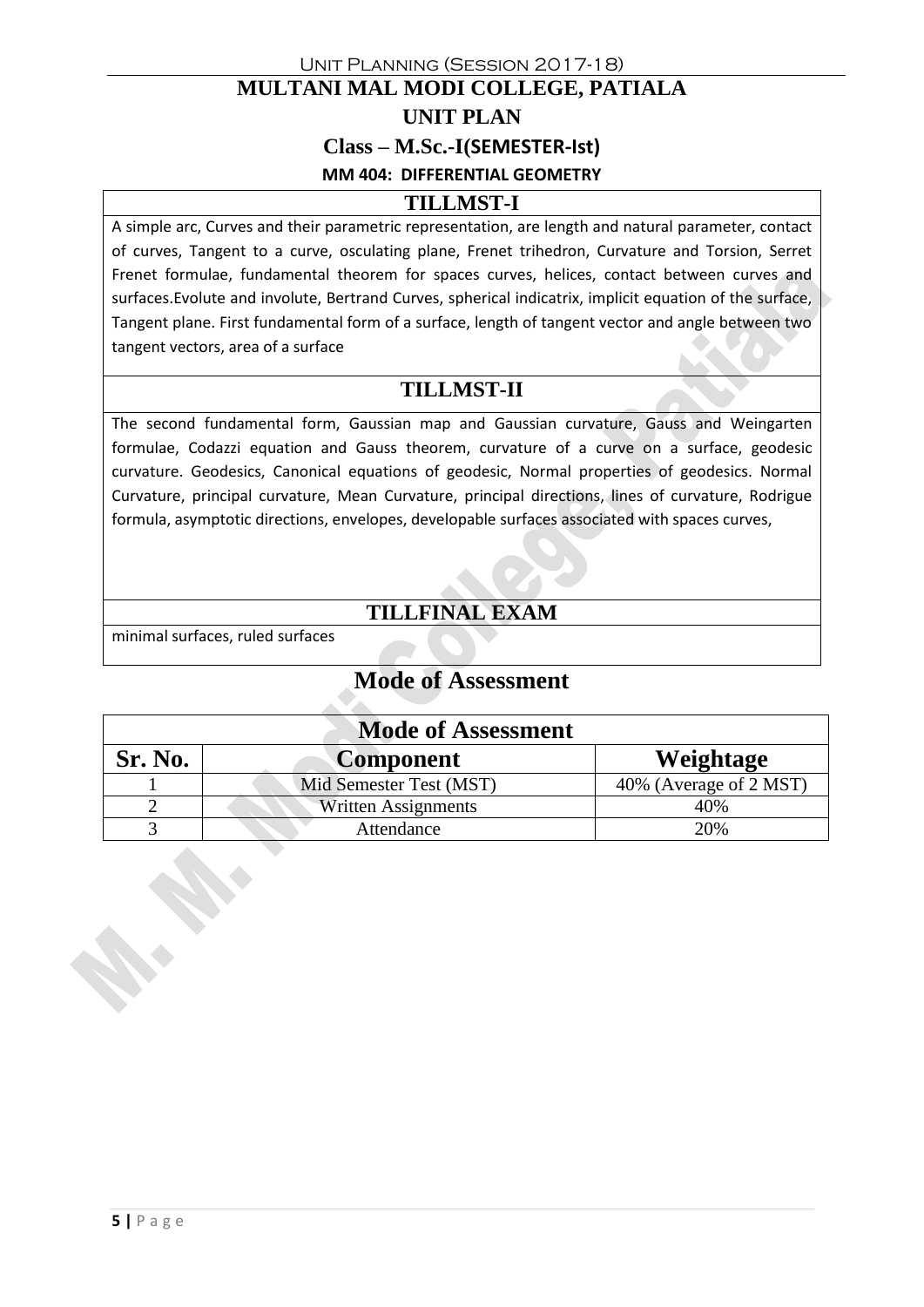## Unit Planning (Session 2017-18) **MULTANI MAL MODI COLLEGE, PATIALA UNIT PLAN Class – M.Sc.-I(SEMESTER-1st) MM-405(A): Computer Programming using C**

#### **TILLMST-I**

Problem Identification, Analysis, Flowcharts, Decision tables, Pseudo codes and algorithms, Program coding, Program Testing and execution, Modular Programming, Top-down and Bottom-up Approaches.

Need of programming languages. C character set, Identifiers and keywords, Data types, Declarations, Statement and symbolic constants, Input-output statements, Preprocessor commands,

**Operators and Expressions**: Arithmetic, relational, logical, unary operators, others operators, Bitwise operators: AND, OR, complement precedence and Associating bitwise shift operators, Input-Output: standard, console and string functions

**Control statements:** Branching, looping using for, while and do-while Statements, Nested control structures, switch, break, continue statements.

# **TILLMST-II**

**Functions**: Declaration, Definition, Call, passing arguments, call by value, call by reference, Recursion, Use of library functions; Storage classes: automatic, external and static variables.

**Arrays**: Defining and processing arrays, Passing array to a function, Using multidimensional arrays, Solving matrices problem using arrays.

**Strings:** Declaration, Operations on strings.

Pointers: Pointer data type, pointers and arrays, pointers and functions.

## **TILL FINAL EXAM**

Structures:Using structures,array of structuresand array in structures ,union

|         | <b>Mode of Assessment</b> |                        |
|---------|---------------------------|------------------------|
| Sr. No. | <b>Component</b>          | Weightage              |
|         | Mid Semester Test (MST)   | 40% (Average of 2 MST) |
|         | Written Assignments       | 40%                    |
|         | Attendance                | 20%                    |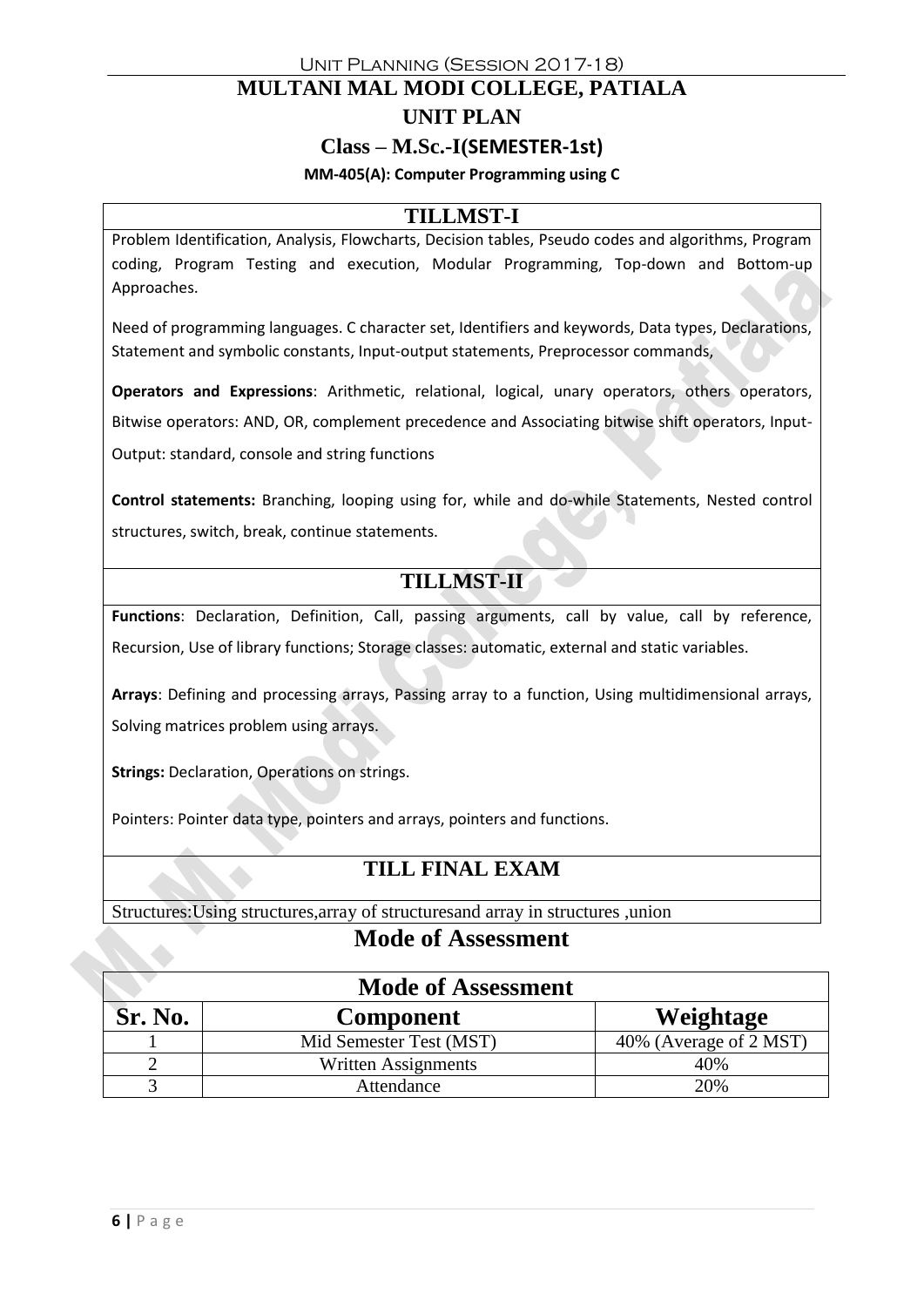This laboratory course will mainly comprise of exercises on what is learnt under the paper," Computer Programming using C".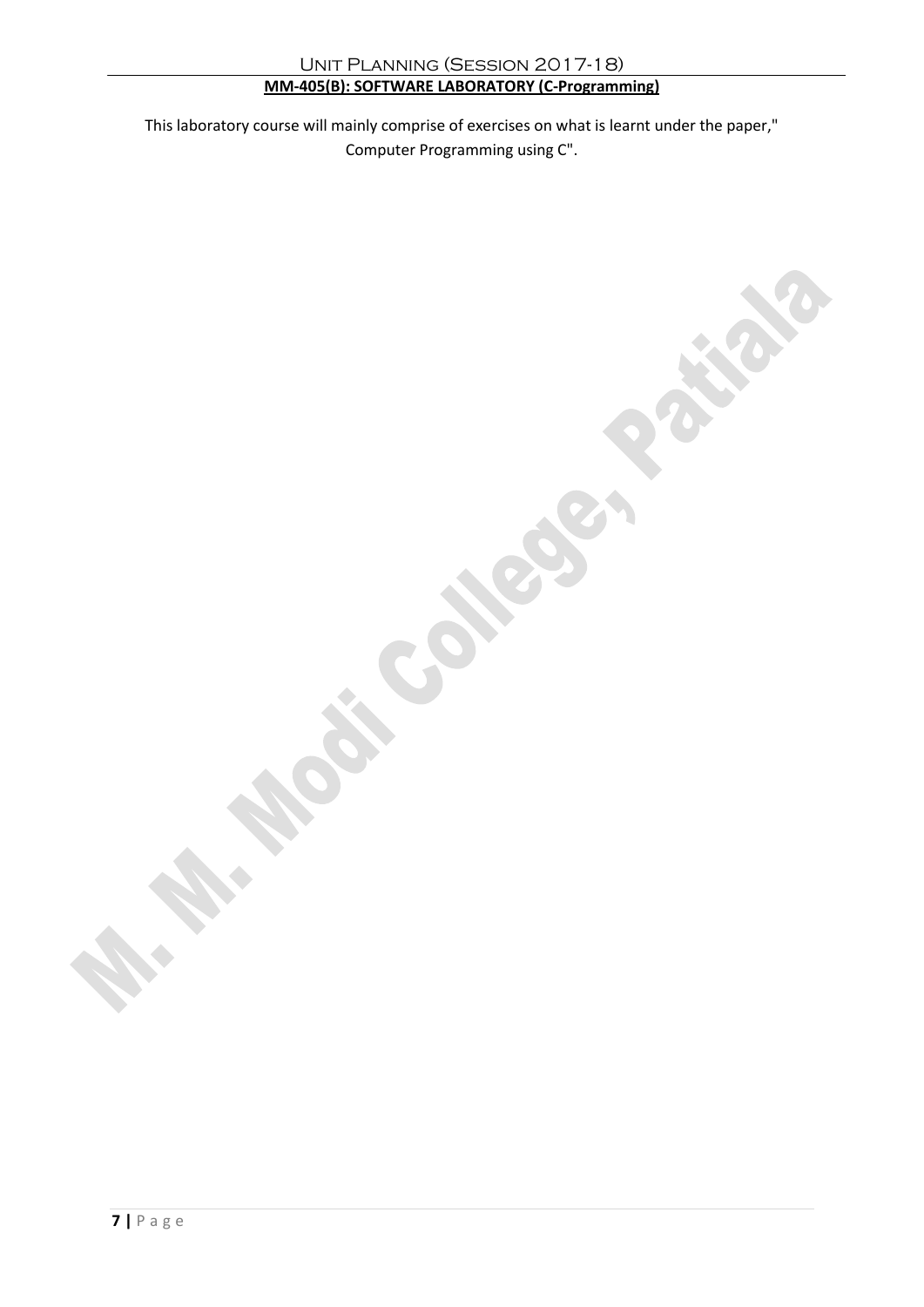## Unit Planning (Session 2017-18) **MULTANI MAL MODI COLLEGE, PATIALA UNIT PLAN Class – M.Sc.-I(SEMESTER-2nd) MM 501: ALGEBRA-II (RINGS AND MODULES)**

#### **TILLMST-I**

Unique Factorization Domains, Principal Ideal Domains, Euclidean Domains, Polynomial Rings over UFD, Rings of Fractions.

Modules: Definition and Examples, Submodules, Direct sum of submodules, Free modules, Difference between modules and vector spaces, Quotient modules, Homomorphism, Simple modules, Modules over PID.

#### **TILL MST-II**

Modules with chain conditions: Artinian Modules, Noetherian Modules, composition series of a module, Length of a module, Hilbert Basis Theorem

Cohen Theorem, Radical Ideal, Nil Radical,

#### **TILLFINAL EXAM**

Jacobson Radical, Radical of an Artinian ring.

| <b>Mode of Assessment</b> |                            |                        |  |
|---------------------------|----------------------------|------------------------|--|
| Sr. No.                   | <b>Component</b>           | Weightage              |  |
|                           | Mid Semester Test (MST)    | 40% (Average of 2 MST) |  |
|                           | <b>Written Assignments</b> | 40%                    |  |
|                           | Attendance                 | 20%                    |  |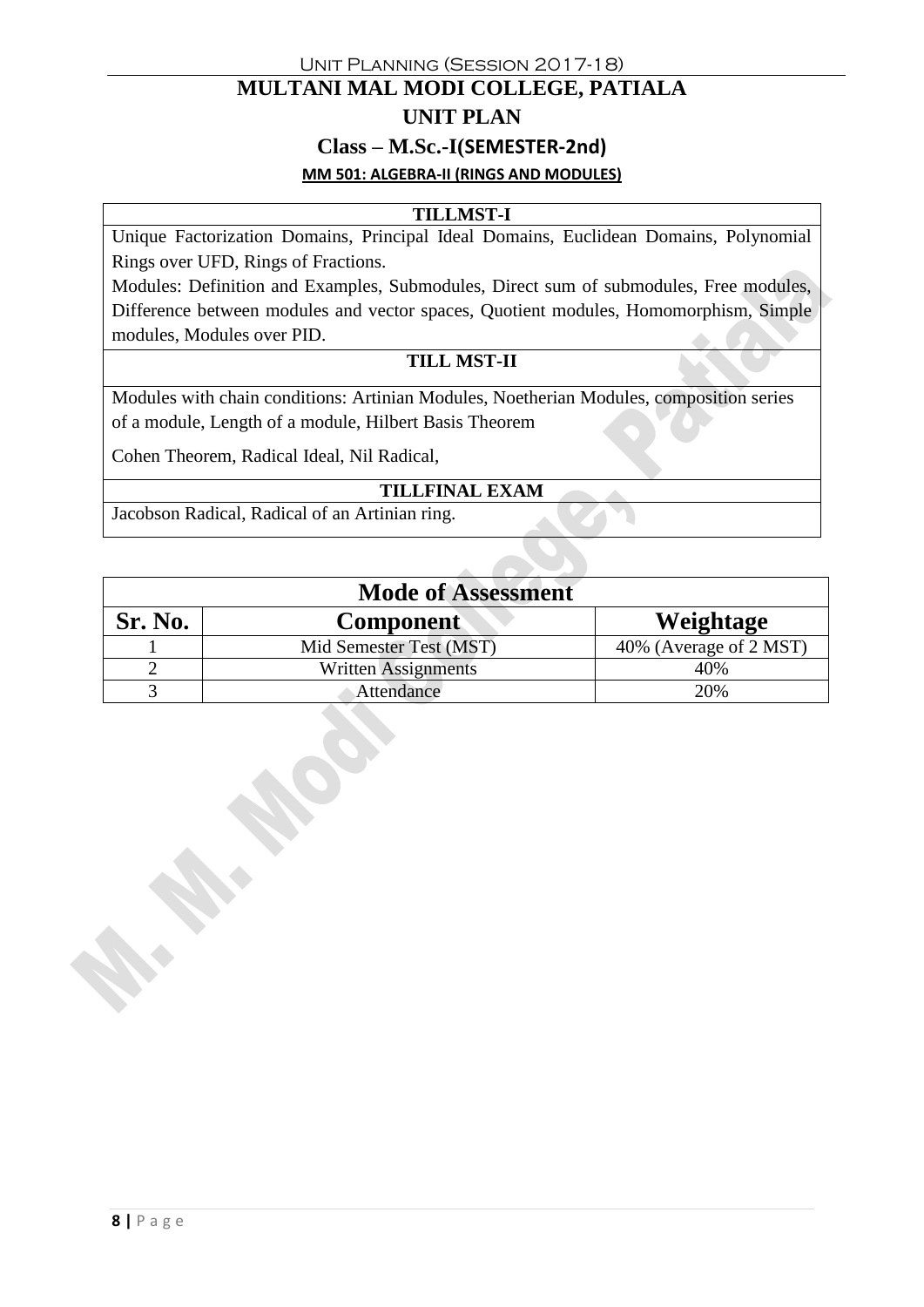# Unit Planning (Session 2017-18) **MULTANI MAL MODI COLLEGE, PATIALA UNIT PLAN Class – M.Sc.-I(SEMESTER-2nd) MM 502:TOPOLOGY II**

#### **TILLMST-I**

Ordinal Numbers : Order types, Product of Order types, Well Ordered Sets, Similarity Mapping, Ordinal Numbers, Principle of Transfinite Induction, Comparability theorems of ordinal and cardinal numbers, Well Ordering of Ordinal Numbers, The first infinite and the first uncountable Ordinal, Statement of Well Ordering Theorem, Axiom of Choice and Zorn's Lemma. Burali-Forti Paradox. Crucial property of the first uncountable ordinal.

Higher Separation Axioms : Regular, Completely Regular, Normal and Completely Normal Spaces. Metric Spaces as Completely Normal  $T_2$  Spaces. Urysohns Lemma and The Tietze Extension Theorem. Point finite and Locally Finite families.

Products : Products of first countable, Regular,  $T_2$  and Completely Regular Spaces. Non invariance of normality under products. Embedding of Tichonov spaces into parallelotope and the Stone Cech Compactification.

#### **TILL MST-II**

Nets and Filters : Nets and Subnets,Convergence and Clustering of a net,Closures and Nets, Nets and Continuity, Nets in Products, Ultrafilter, Relationship between Nets and Filters, Nets and Filter Characterization of Compactness and The Tychonoff Theorem.Identification Topology: Identification Topology,Identification Map,Subspaces,General Theorem,Transgression,Transitivity Spaces with Equivalance Relation,Quotient Spaces

#### **TILLFINAL EXAM**

Cones and Suspensions,Attaching of Spaces, Adjunction Space,The relation K(f) for continous maps and Weak Topologies.

| <b>Mode of Assessment</b> |                         |                        |  |
|---------------------------|-------------------------|------------------------|--|
| Sr. No.                   | <b>Component</b>        | Weightage              |  |
|                           | Mid Semester Test (MST) | 40% (Average of 2 MST) |  |
|                           | Written Assignments     | 40%                    |  |
|                           | Attendance              | 20%                    |  |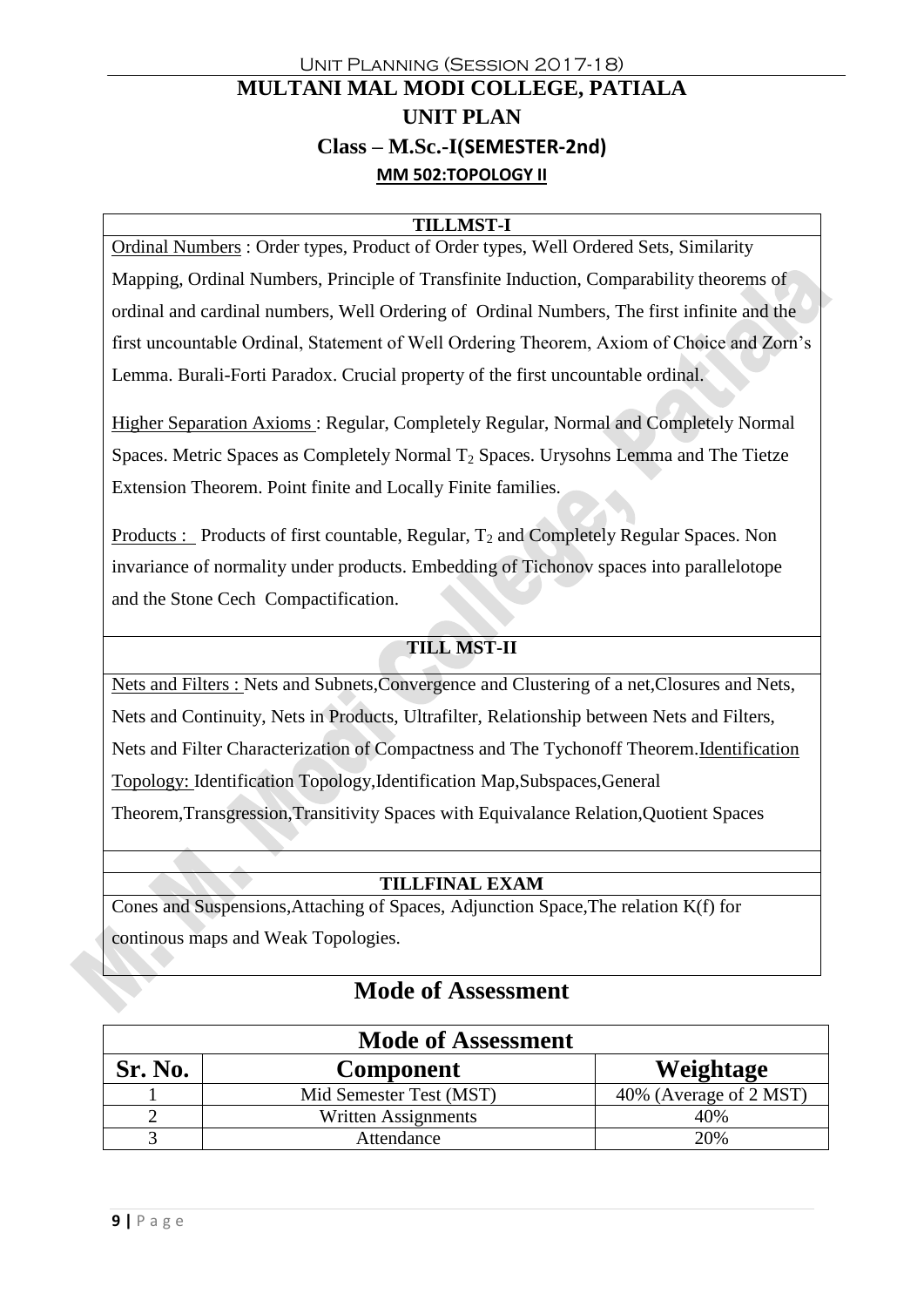# Unit Planning (Session 2017-18) **MULTANI MAL MODI COLLEGE, PATIALA UNIT PLAN Class – M.Sc.-I(SEMESTER-2nd) MM 503: DIFFERENTIAL EQUATIONS-I**

#### **TILLMST-I**

Existence of solution of ODE of first order, initial value problem, Ascoli's Lemma, Gronwall's inequality, Cauchy Peano Existence Theorem, Uniqueness of Solutions. Method of successive approximations, Existence and Uniqueness Theorem. System of differential equations, nth order differential equation, Existence and Uniqueness of solutions, dependence of solutions on initial conditions and parameters.

Linear system of equations (homogeneous & non homogeneous). Superposition principle,

# **TILLMST-II**

Fundamental set of solutions, Fundamental Matrix, Wronskian, Abel Liouville formula, Reduction of order, Adjoint systems and self adjoint systems of second order, Floquet Theory. Linear 2<sup>nd</sup> order equations, preliminaries, Sturm's separation theorem, Sturm's fundamental comparison theorem, Sturm Liouville boundary value problem, Characteristic values & Characteristic functions,

# **TILLFINAL EXAM**

Orthogonality of Characteristic functions, Expansion of a function in a series of orthonormal functions.

| <b>Mode of Assessment</b> |                         |                        |  |
|---------------------------|-------------------------|------------------------|--|
| Sr. No.                   | <b>Component</b>        | Weightage              |  |
|                           | Mid Semester Test (MST) | 40% (Average of 2 MST) |  |
|                           | Written Assignments     | 40%                    |  |
|                           | Attendance              | 20%                    |  |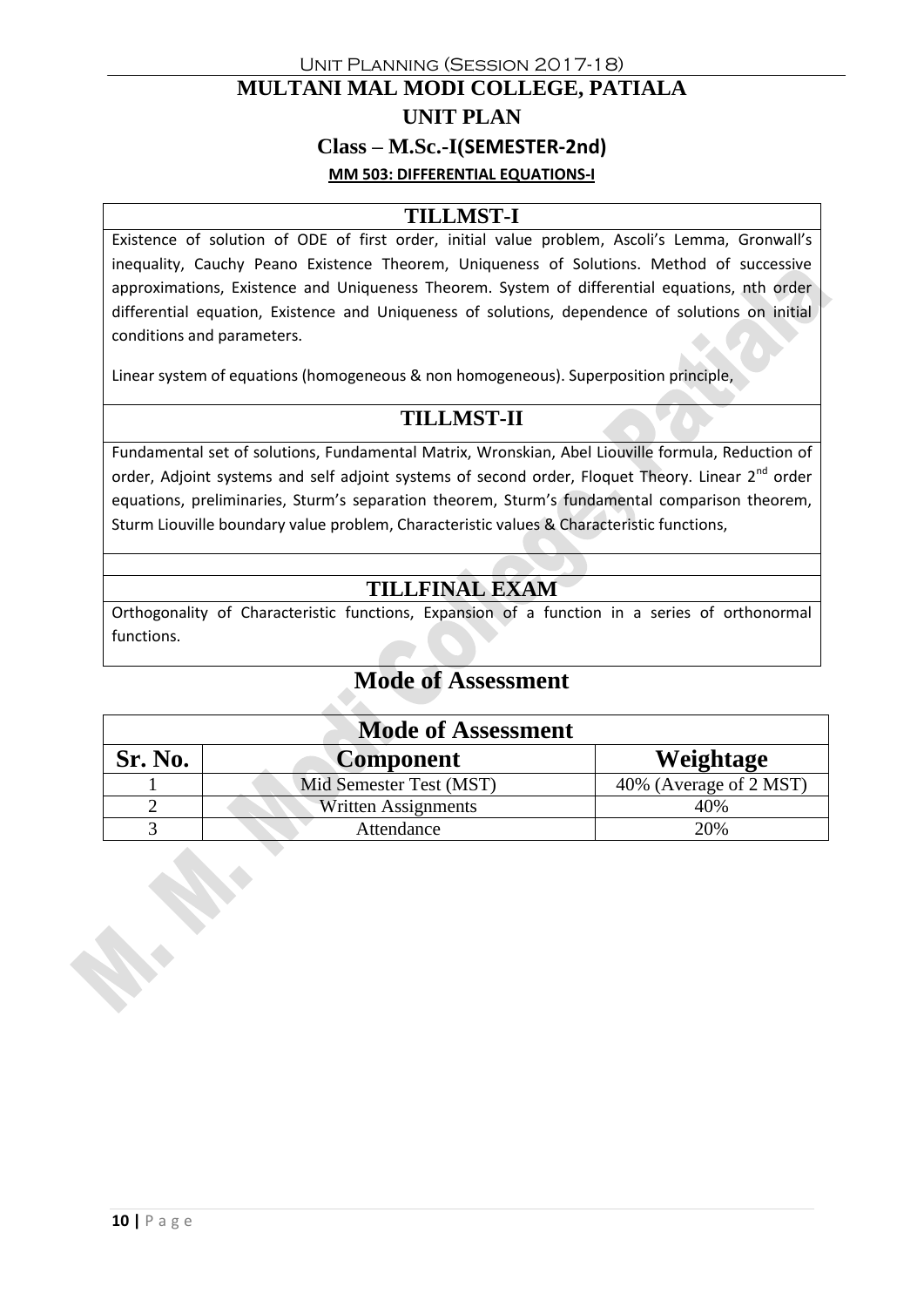# Unit Planning (Session 2017-18) **MULTANI MAL MODI COLLEGE, PATIALA UNIT PLAN Class – M.Sc.-I(SEMESTER-2nd) MM 504: FUNCTIONAL ANALYSIS**

#### **TILLMST-I**

Normed Linear spaces, Banach spaces, Examples of Banach spaces and subspaces. Continuity of Linear maps, Equivalent norms. Normed spaces of bounded linear maps. Bounded Linear functional. Hahn-Banach theorem in Linear Spaces and its applications.

Hahn-Banach theorem in normed linear spaces and its applications.Uniform boundedness principle, Open mapping theorem, Projections on Banach spaces, Closed graph theorem

#### **TILL MST-II**

The conjugate of an operator. Dual spaces of lp and C [a,b], Reflexivity. Hilbert spaces, examples, Orthogonality, Orthonormal sets, Bessel's inequality, Parseval's theorem. The conjugate space of a Hilbert spaces. Adjoint operators, Self-adjoint operators, Normal and unitary operators. Projection operators. Spectrum of an operator, Spectral Theorem, Banach Fixed Point Theorem, Brower's Fixed Point Theorem. Schauder Fixed Point Theorem, Picards Theorem.

#### **TILLFINAL EXAM**

Applications of Fixed point theorem in differential equations and integral equations.

 $\triangle$ 

| <b>Mode of Assessment</b> |                            |                        |  |
|---------------------------|----------------------------|------------------------|--|
| Sr. No.                   | <b>Component</b>           | Weightage              |  |
|                           | Mid Semester Test (MST)    | 40% (Average of 2 MST) |  |
|                           | <b>Written Assignments</b> | 40%                    |  |
|                           | Attendance                 | 20%                    |  |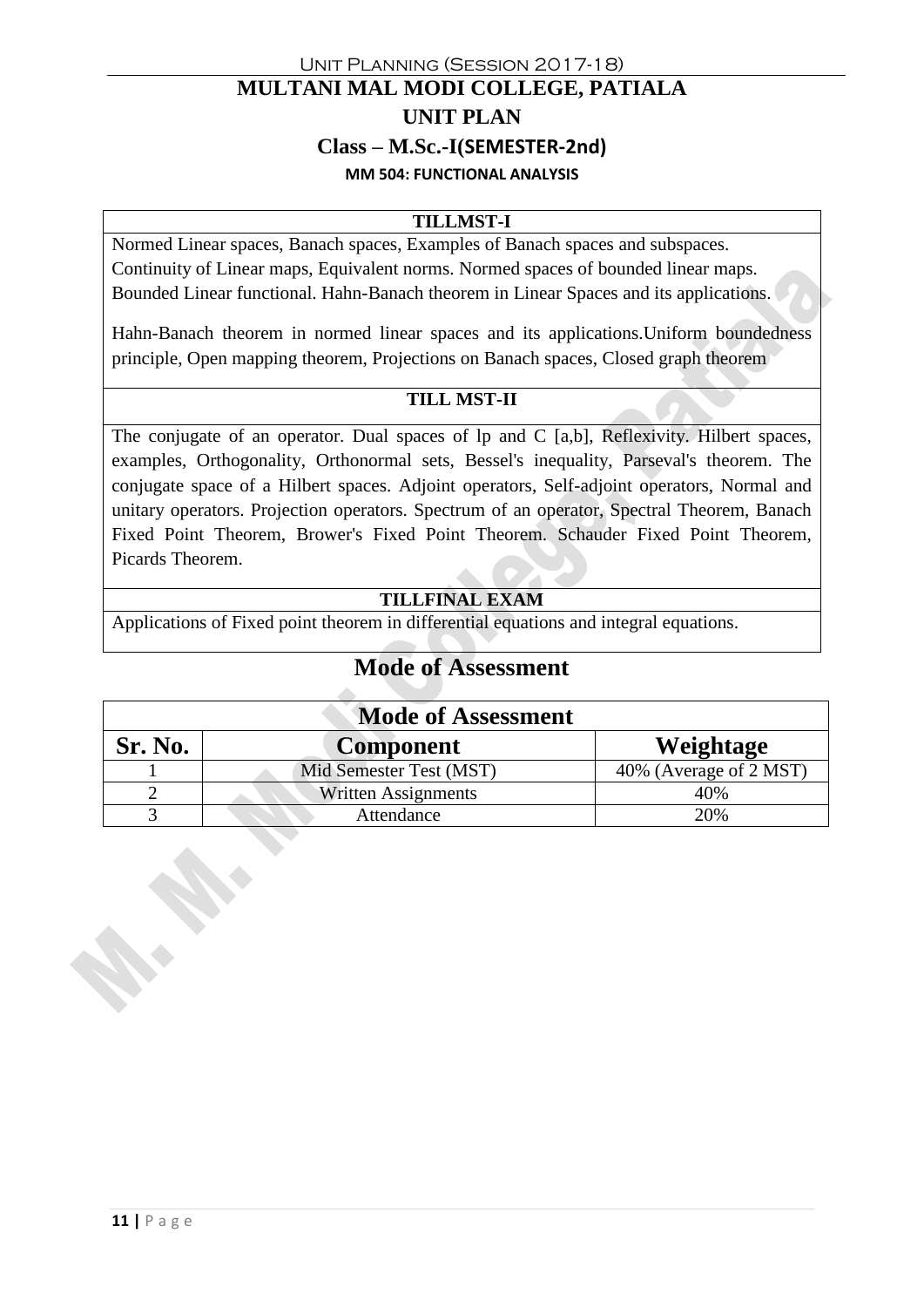# Unit Planning (Session 2017-18) **MULTANI MAL MODI COLLEGE, PATIALA UNIT PLAN Class – M.Sc.-I(SEMESTER-2nd) MM 505: COMPLEX ANALYSIS**

#### **TILLMST-I**

Function of complex variable, Analytic function, Cauchy-Riemann equations, Harmonic function and

Harmonic conjugates, Branches of multivalued functions with reference to arg z, logz and  $z^c$ , Conformal Mapping. Complex Integration, Cauchy's theorem, Cauchy Goursat theorem Cauchy integral formula, Morera's theorem, Liouville's theorem, Fundamental theorem of Algebra, Maximum Modulus Principle. Schwarz lemma.

# **TILLMST-II**

Taylor's theorem. Laurent series in an annulus. Singularities, Meromorphic function. Cauchy's theorem on residues. Application to evaluation of definite integrals. Principle of analytic continuation, General definition of an analytic function. Analytic continuation by power series method, Natural boundary, Harmonic functions on a disc, Schwarz Reflection principle,

#### **TILLFINAL EXAM**

Mittag-Leffler's theorem (only in case when the set of isolated singularities admits the point at infinity alone as an accumulation point)..

| <b>Mode of Assessment</b> |                            |                        |  |
|---------------------------|----------------------------|------------------------|--|
| Sr. No.                   | <b>Component</b>           | Weightage              |  |
|                           | Mid Semester Test (MST)    | 40% (Average of 2 MST) |  |
|                           | <b>Written Assignments</b> | 40%                    |  |
|                           | Attendance                 | 20%                    |  |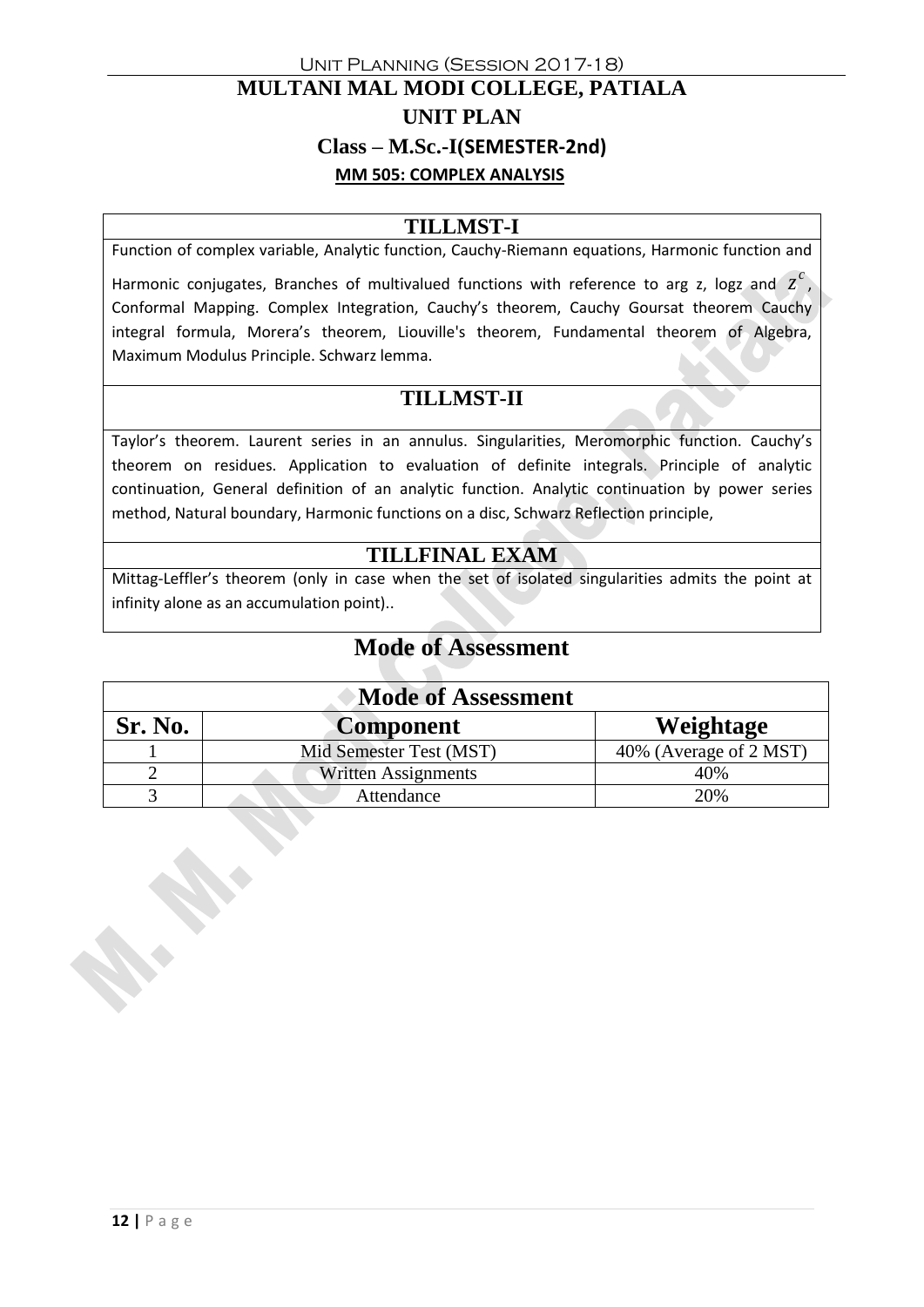# **MULTANI MAL MODI COLLEGE, PATIALA UNIT PLAN Class – M.Sc.-II(SEMESTER-3rd) MM 601 : DIFFERENTIABLE MANIFOLDS**

#### **TILLMST-I**

Differentiable Manifolds, examples of differentiable manifolds, Differentiable maps on manifolds, tangent vectors and tangent space, cotangent space, Vector Fields, Lie-bracket of vector fields. Jacobian of a map. Integral curves, Immersions and embeddings. Tensors and forms. Exterior product and Grassman algebra, Connections, Difference tensor, existence of parallelism and geodesics, covariant derivative, exterior derivative , Contraction, Lie-derivative.

#### **TILLMST-II**

Torsion tensor and curvature tensor of a connection, properties of torsion and curvature tensor, Bianchi's identities, Structure equations of Cartan. Riemannian manifolds, Fundamental theorem of Riemannian geometry, Riemannian connection. Riemannian curvature tensor and its properties. Bianchi's identities, Sectional curvature,

### **TILLFINAL EXAM**

Theorem of Schur. Sub-manifolds and hyper-surfaces, Normals, induced connection, Gauss and Weingartan formulae.

| <b>Mode of Assessment</b> |                         |                        |  |
|---------------------------|-------------------------|------------------------|--|
| Sr. No.                   | <b>Component</b>        | Weightage              |  |
|                           | Mid Semester Test (MST) | 40% (Average of 2 MST) |  |
|                           | Written Assignments     | 40%                    |  |
|                           | Attendance              | 20%                    |  |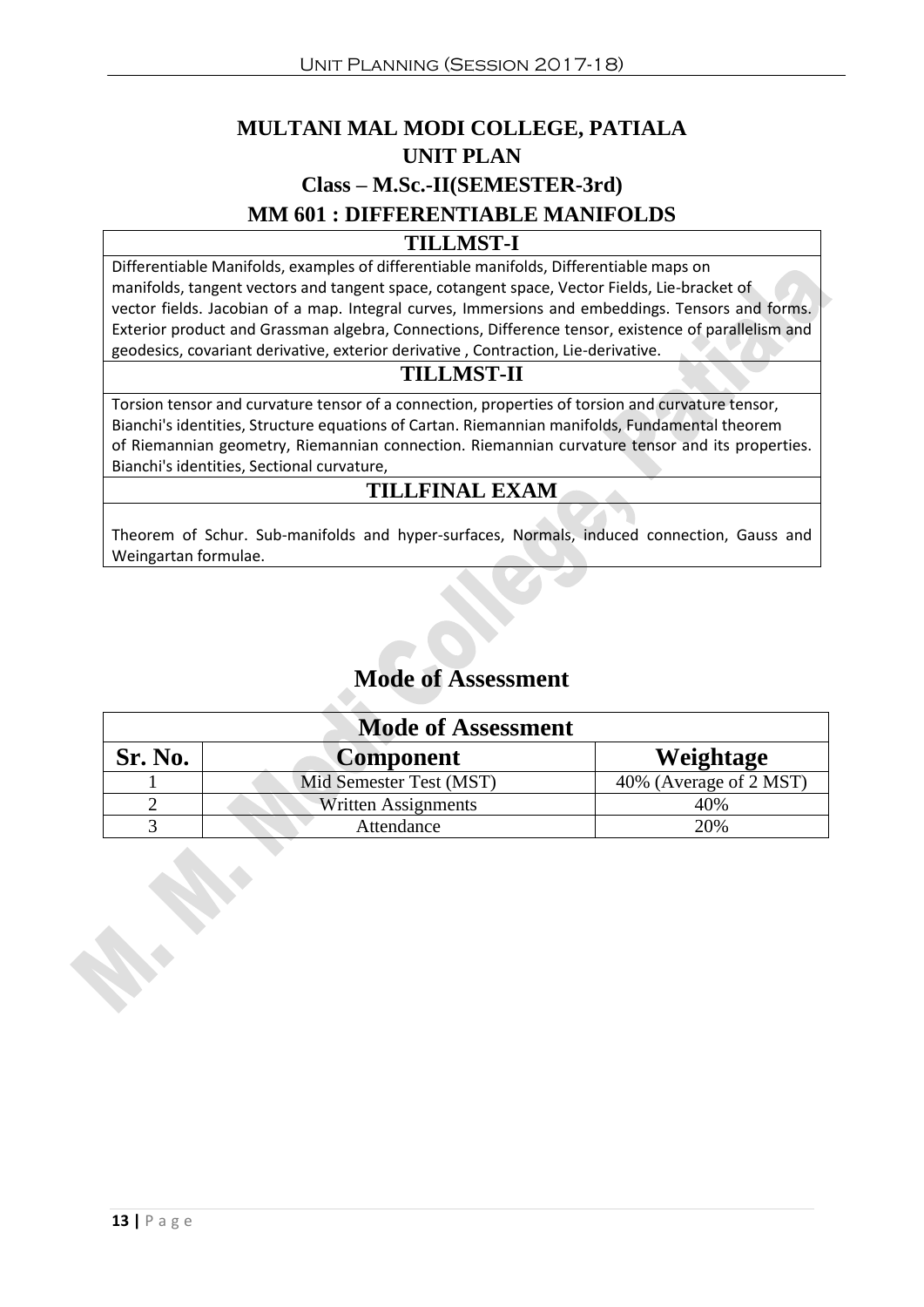# Unit Planning (Session 2017-18) **MULTANI MAL MODI COLLEGE, PATIALA UNIT PLAN Class – M.Sc.-II (SEMESTER-3rd) MM 604**: **CATEGORY THEORY - I**

#### **TILLMST-I**

**Categories:** Introduction with Functions of Sets, Definition and examples of Categories: Sets, Pos, Rel, Mon, Groups, Top, Dis (X),. Finite Category, The category of modules, The concept of functor and the category Cat, Functors of several variables. Isomorhism. Constructions: Product of two categories, The Dual Category, The Arrow Category, The Slice and Co- Slice Category. The Category of Graphs. Free Monoids and their UMP.

**Abstract Structures:** Epis and mono, Initial and Terminal objects, Generalized elements, Sections and Retractions, Product diagrams and their Universal Mapping Property, Uniqueness up to isomorphism, Examples of products: Hom-Sets, Covariant representable functors, Functors preserving

## **TILLMST-II**

**Duality:** The duality principle, Coproducts, Examples in Sets, Mon, Top, Coproduct of monoids, of Abelian Groups and Coproduct in the category of Abelian Groups. Equalizers, Equalizers as a monic, Coequalizers, Coequalizers as an epic. Coequalizer diagram for a monoid.

**Limits and Co-limits:** Subojects, Pullbacks, Properties of Pullbacks, Pullback as a functor, Limits, Cone to a diagram, limit for a diagram, Co-cones and Colimits. Preservation of limits, contra variant functors. Direct limit of groups. Functors Creating limits and co-limits.

#### **TILLFINAL EXAM**

**Naturality**: Exponential in a category, Cartesian Closed categories, Category of Categories, Representable Structure, Stone Duality; ultrafilters in Booleanm Algebra, Naturality, Examples of natural

| <b>Mode of Assessment</b> |                         |                        |  |
|---------------------------|-------------------------|------------------------|--|
| Sr. No.                   | <b>Component</b>        | Weightage              |  |
|                           | Mid Semester Test (MST) | 40% (Average of 2 MST) |  |
|                           | Written Assignments     | 40%                    |  |
|                           | Attendance              | 20%                    |  |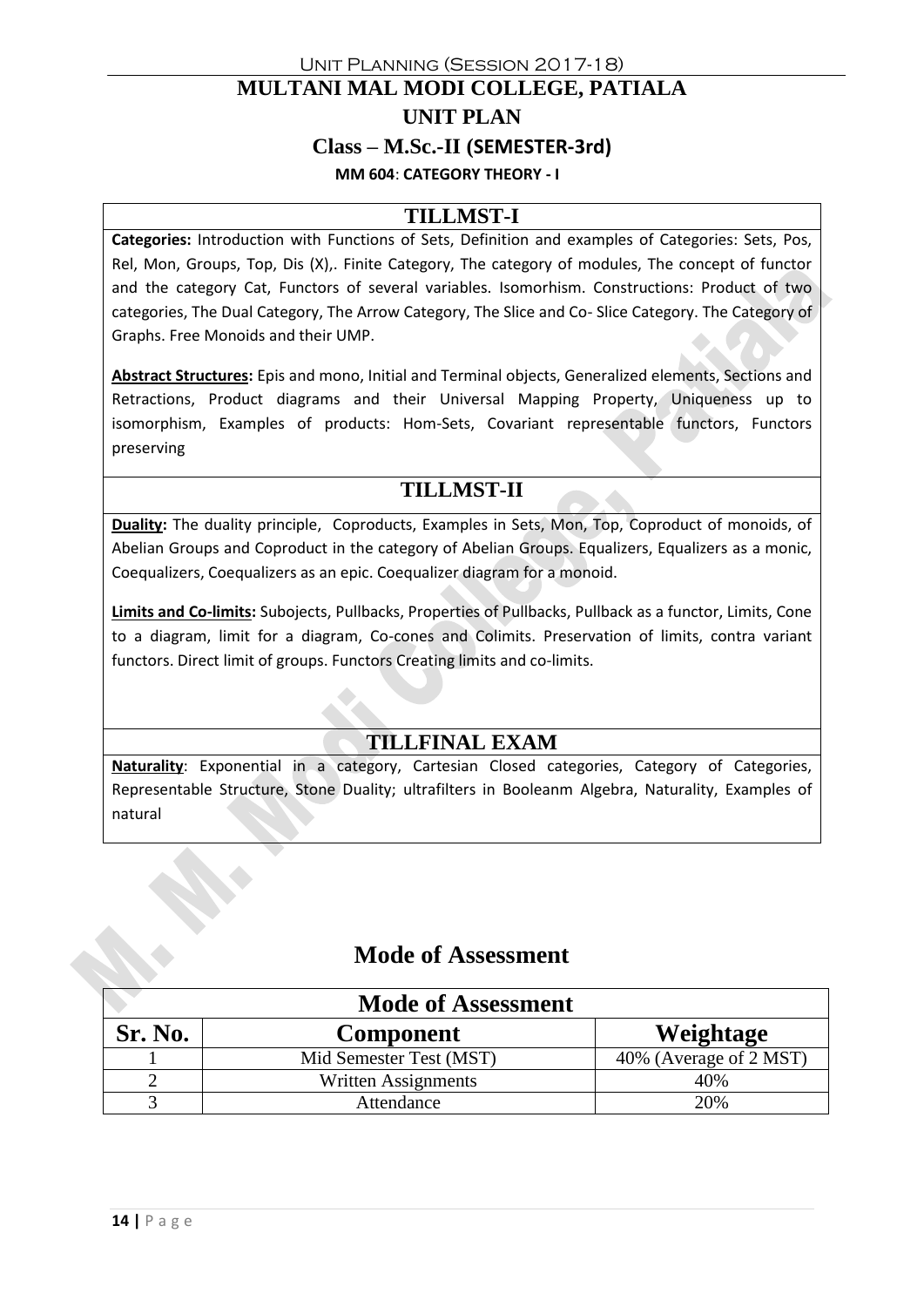# **MULTANI MAL MODI COLLEGE, PATIALA**

# **UNIT PLAN**

#### **Class – M.Sc.-II(SEMESTER-3rd)**

#### **MM 605: NUMERICAL ANALYSIS-I**

#### **TILLMST-I**

**Solution of Differential Equations**: Tayler's series, Euler's method, Improved Euler method, Modified Euler method, and Runge-Kutta methods (upto fourth order), Predictor Corrector methods. Stability and convergence of Runge-Kutta and Predictor Corrector Methods. Parabolic Equation: Explicit and Implicit schemes for solution of one dimensional equations, Crank-Nicolson, Du fort and Frankel schemes for one dimension equations. Discussion of their compatibility, stability and convergence.Peaceman-Rachford A.D.I. scheme for two dimensional equations.

# **TILLMST-II**

**Elliptic Equation:** Finite difference replacement and reduction to block tridiagonal form and its solution; DIrichlet and Neumann boundary conditions. Treatment of curved boundaries; Solution by A.D.I. method.

**Hyperbolic equations:** Solution by finite difference methods on rectangular and characteristics grids and their stability.

**Approximate methods:** Methods of weighted residual, collocation,

Least-squares and Galerkin' s methods. Variational formulation of a given boundary value problem,

#### **TILLFINAL EXAM**

Ritz method. Simple examples from ODE and PDE.

|         | <b>Mode of Assessment</b> |                        |
|---------|---------------------------|------------------------|
| Sr. No. | <b>Component</b>          | Weightage              |
|         | Mid Semester Test (MST)   | 40% (Average of 2 MST) |
|         | Written Assignments       | 40%                    |
|         | Attendance                | 20%                    |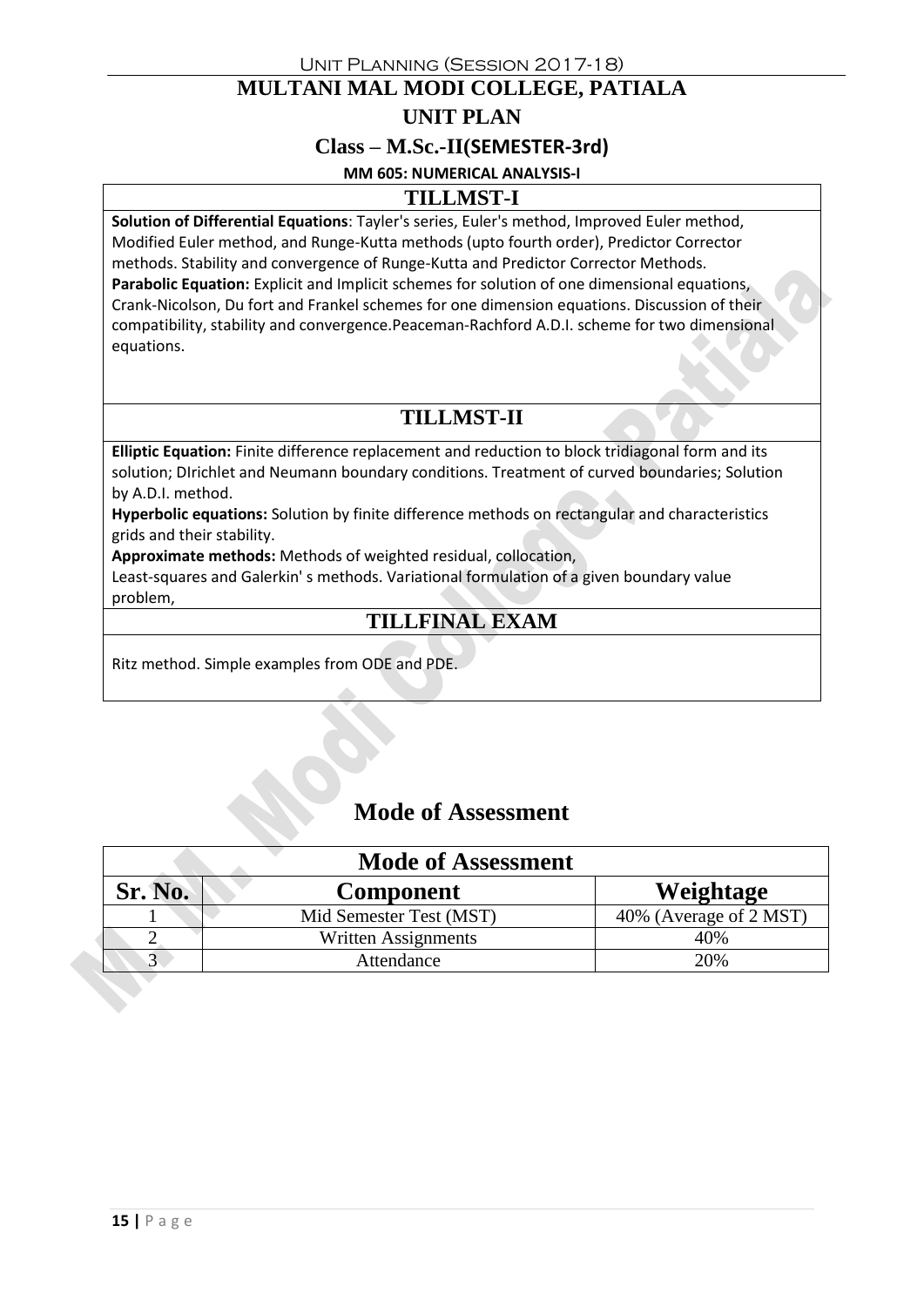# Unit Planning (Session 2017-18) **MULTANI MAL MODI COLLEGE, PATIALA UNIT PLAN Class – M.Sc.-II(SEMESTER-3rd) MM 609-ANALYTIC NUMBER THEORY**

#### **TILLMST-I**

Arithmetical functions: Mobius function, Euler's totient function, Mangoldt function, Liouville's function, The divisor functions, Relation connecting  $\varphi$  and  $\mu$ , product formula for  $\varphi(n)$ , Dirichlet product of arithmetical functions, Dirichlet inverses and Mobius inversion formula, Multiplicative functions, Dirichlet multiplication, The inverse of a completely multiplicative function, Generalized convolutions. Averages of arithmetical functions: The big oh notation, Asymptotic equality of functions, Euler's summation formula. Elementary asymptotic formulas, Average order of  $d(n)$ ,  $\varphi(n),\sigma_{\alpha}(n), \mu(n), \Lambda$ n), The Partial sums of a Dirichlet product, applications to  $\mu(n)$  and  $\Lambda(n)$ , Legendre's identity.

#### **TILLMST-II**

Some elementary theorems on the distribution of prime numbers: Chebyshev's functions  $\psi(x)$  & $\theta(x)$ , Relation connecting  $\theta(x)$  and  $\pi(x)$ , Abel's identity, equivalent forms of Prime number theorem, inequalities for  $\pi(n)$  and P<sub>n</sub>, Shapiro's Tauberian theorem, applications of Shapiro's theorem, Asymptotic formula for the partial sums  $\Sigma_{p \leq x}(1/p)$ . Elementary properties of groups , Characters of finite abelian groups, The character group, Orthogonality relations for characters, Dirichlet characters, Dirichlet's theorem for primes of the form 4n-1 and 4n+1,

#### **TILLFINAL EXAM**

Dirichlet's theorem in primes on Arithmetical progression, Distribution of primes in Arithmetical progression.

|         | <b>Mode of Assessment</b> |                        |
|---------|---------------------------|------------------------|
| Sr. No. | <b>Component</b>          | Weightage              |
|         | Mid Semester Test (MST)   | 40% (Average of 2 MST) |
|         | Written Assignments       | 40%                    |
|         | Attendance                | 20%                    |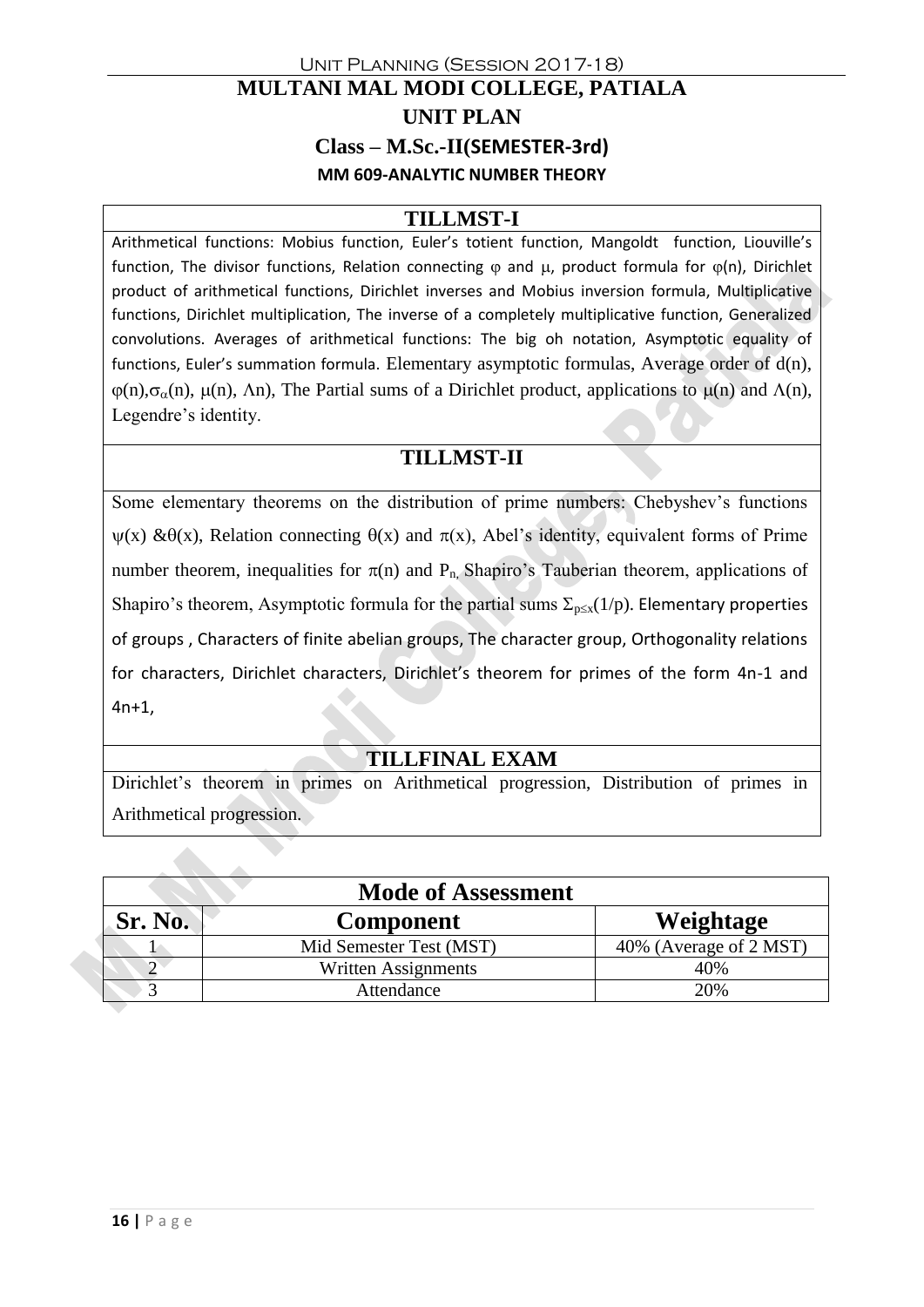Unit Planning (Session 2017-18) **MULTANI MAL MODI COLLEGE, PATIALA UNIT PLAN Class – M.Sc.-II (SEMESTER-3rd) MM 610-OPTIMIZATION TECHNIQUES-I TILLMST-I**

**Introduction:** Definition of operation research, models in operation research, general methods for solving O.R. models, Elementary theory of convex sets.

**Linear Programming Problems:** Definition of LPP, examples of LPPs, mathematical formulation of the mathematical programming problems, Graphical solution of the problem. Simplex method, Big M method, Two Phase method, problem of degeneracy.

**Duality in linear programming:** Concept of duality, fundamental properties of duality, duality theorems, complementary slackness theorem, duality and simplex method, dual simplex method. **Sensitivity Analysis:** Discrete changes in the cost vector, requirement vector and co-efficient matrix, addition of a new variable, deletion of a variable, addition of new constraint, deletion of a constraint.

**Integer Programming:** Introduction, Gomory's all-IPP method, Gomory's mixed-integer method, Branch and Bound method.

# **TILLMST-II**

**Transportation Problem:** Introduction, mathematical formulation of the problem, initial basic feasible solution using North West Corner Method, Least Cost Method and Vogel's Approximation Method, Optimal solution using MODI method, degeneracy in transportation problems, some exceptional cases in transportation problems,

**Assignment Problems:** Introduction, mathematical formulation of an assignment problem, assignment algorithm, unbalanced assignment problems, Travelling Salesman problem

#### **TILLFINAL EXAM**

**Games & Strategies**: Definition & characteristics of Games. Two person zero sum games, Maximin-minimax principle, Games without saddle points, Mixed Strategies, Graphical method for solving and games, Concept of Dominance, Reducing the game problem to LPP, Limitations.

|         | <b>Mode of Assessment</b>  |                        |
|---------|----------------------------|------------------------|
| Sr. No. | <b>Component</b>           | Weightage              |
|         | Mid Semester Test (MST)    | 40% (Average of 2 MST) |
|         | <b>Written Assignments</b> | 40%                    |
|         | Attendance                 | 20%                    |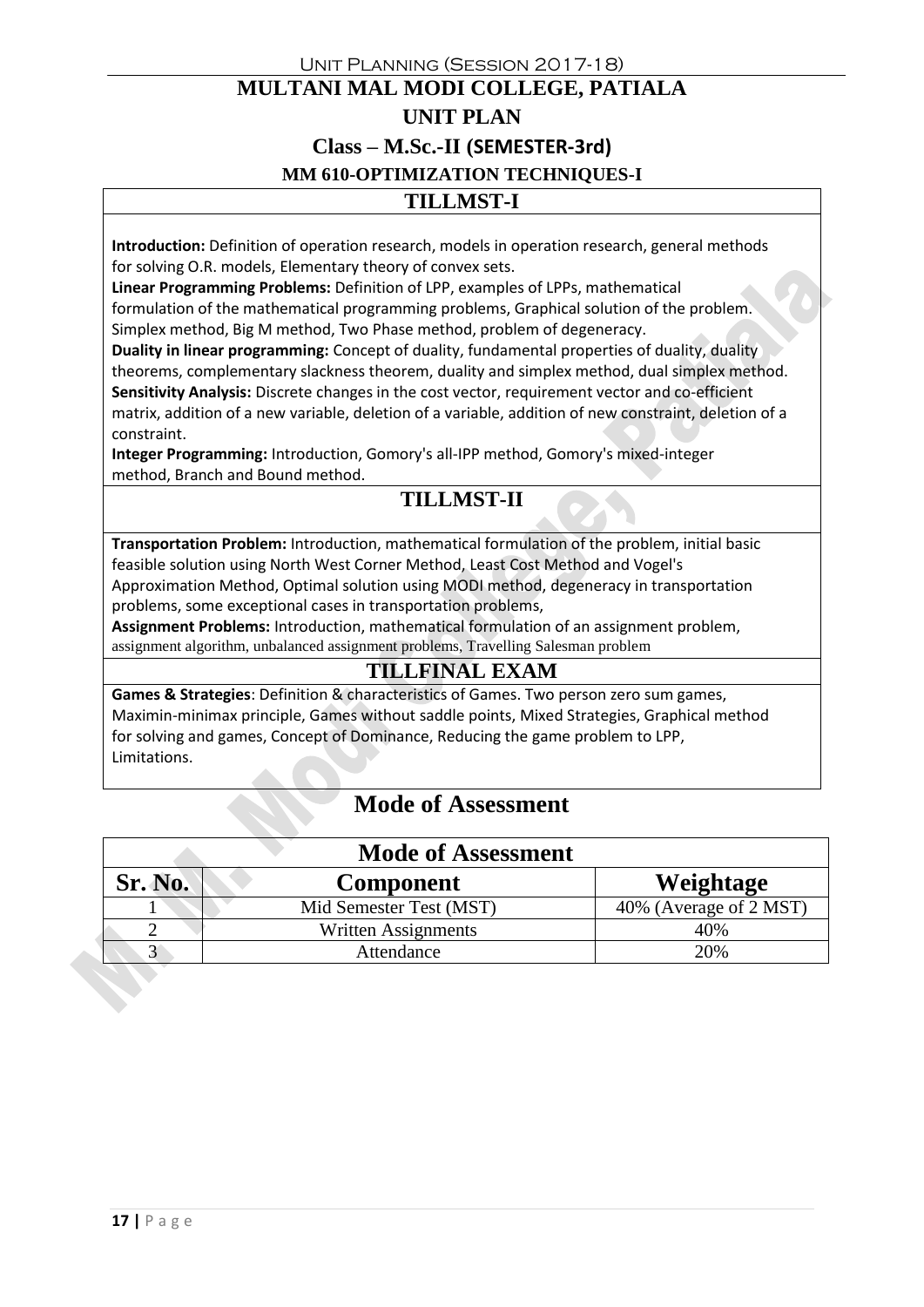# Unit Planning (Session 2017-18) **MULTANI MAL MODI COLLEGE, PATIALA UNIT PLAN Class – M.Sc.-II (SEMESTER-4th) MM 702 -THEORY OF LINEAR OPERATOR**

#### **TILLMST-I**

Spectral theory in normed linear spaces, resolvant set and spectrum. Spectral properties of bounded linear operator. Properties of resolvant and spectrum. Spectral mapping theorem for polynomials, spectral radius of bounded linear operator on a complex Banach space.Elementary theory of Banach algebras. Resolvant set and spectrum. Invertible elements, Resolvant equation. General properties of compact linear operators

# **TILLMST-II**

Spectral properties of compact linear operators on normed space. Behaviour of compact linear operators with respect to solvability of operator equations. Fredholm type theorems. Fredholm alternative theorems. Spectral properties of bounded self-adjoint linear operators on a complex Hilbert space. Positive operators. Monotone sequence theorem for bounded self-adjoint operators on a complex Hilbert space.

### **TILLFINAL EXAM**

Square roots of positive operators. Spectral family of a bounded self-adjoint linear operator and its properties, Spectral theorem.

| <b>Mode of Assessment</b> |                            |                        |
|---------------------------|----------------------------|------------------------|
| Sr. No.                   | <b>Component</b>           | Weightage              |
|                           | Mid Semester Test (MST)    | 40% (Average of 2 MST) |
|                           | <b>Written Assignments</b> | 40%                    |
|                           | Attendance                 | 20%                    |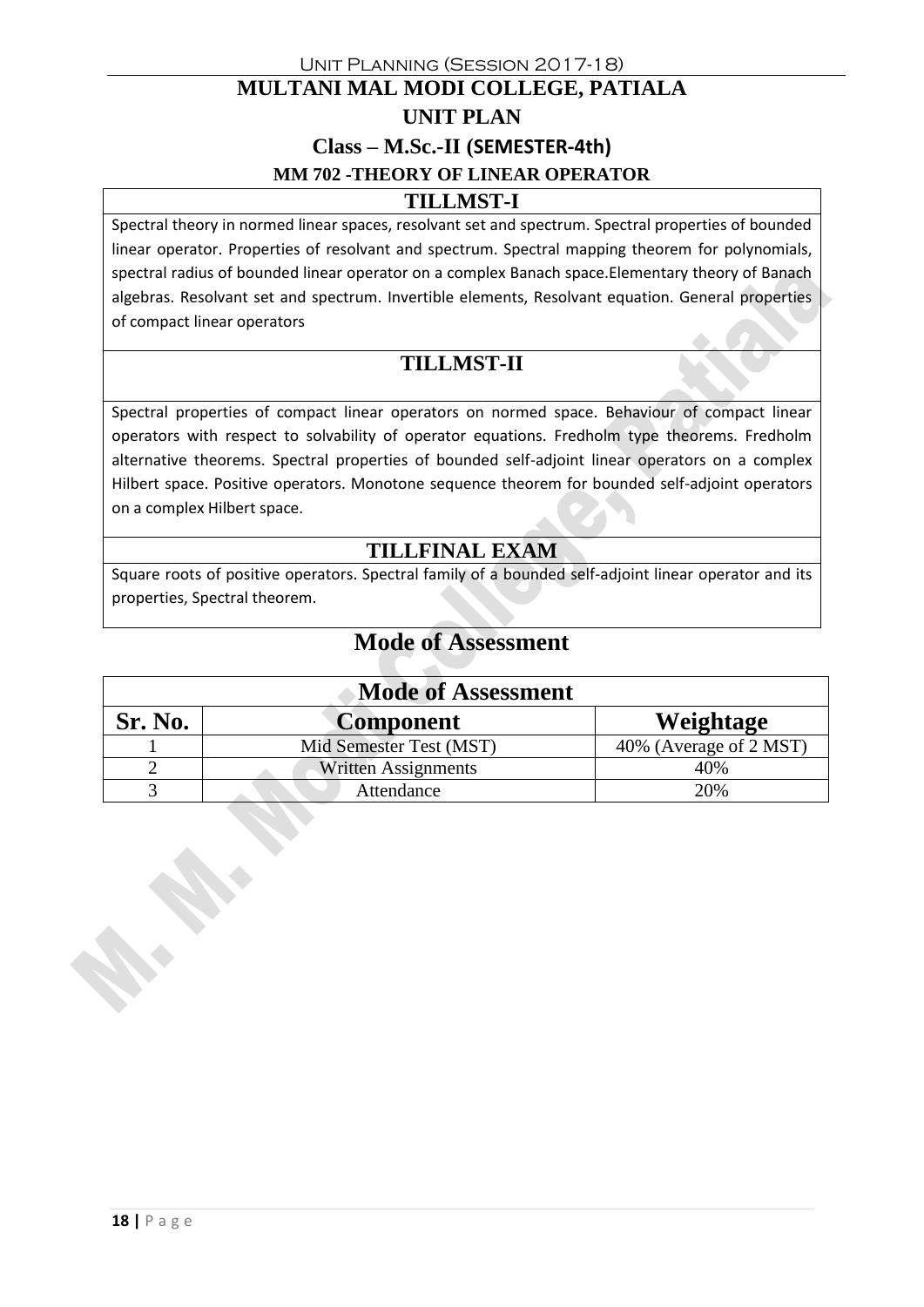## **MULTANI MAL MODI COLLEGE, PATIALA**

#### **UNIT PLAN**

#### **Class – M.Sc.-II (SEMESTER-4th)**

#### **MM 703 - GEOMETRY OF DIFFERENTIABLE MANIFOLDS**

#### **TILLMST-I**

Topological groups, Lie groups and Lie algebras. Product of two Liegroups, One parameter subgroups and exponential maps. Examples of Lie groups, Homomorphism and Isomorphism, Lie transformation groups, General Linear groups.

Principal fibre bundle, Linear frame bundle, Associated fibre bundle, Vector bundle, Tangent bundle, Bundle homomorphism.

#### **TILLMST-II**

Sub-manifolds, induced connection and second fundamental form. Normals, Gauss formulae, Weingarten equations, Lines of curvature, Gauss and Mainardi–Codazzi equations. Almost Complex manifolds , Nijenhuis tensor,

#### **TILLFINAL EXAM**

Contravariant and covariant almost analytic vector fields, F-connection.

| <b>Mode of Assessment</b> |                         |                        |
|---------------------------|-------------------------|------------------------|
| Sr. No.                   | <b>Component</b>        | Weightage              |
|                           | Mid Semester Test (MST) | 40% (Average of 2 MST) |
|                           | Written Assignments     | 40%                    |
|                           | Attendance              | 20%                    |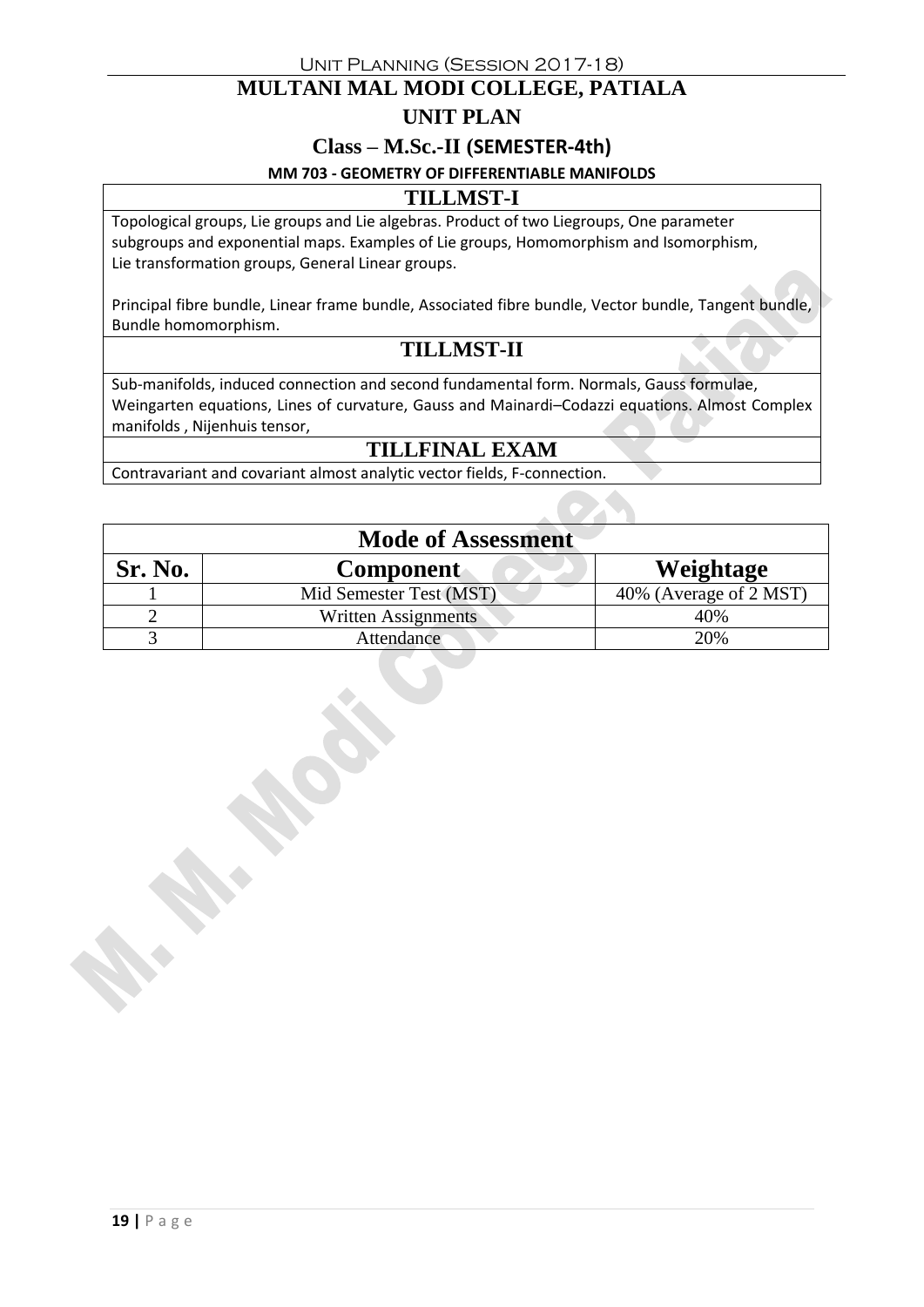## **MULTANI MAL MODI COLLEGE, PATIALA**

#### **UNIT PLAN**

**Class – M.Sc.-II (SEMESTER-4th)**

#### **MM 709- ALGEBRAIC CODING THEORY**

#### **TILLMST-I**

Introduction to error-correcting codes, The main coding theory problem, An introduction to finite fields, Introduction-to Linear codes, Encoding & Decoding with a linear code. The dual code, the parity-check matrix and syndrome decoding, incomplete decoding.

# **TILLMST-II**

Hamming codes, extended binary Hamming codes, Q-ary Hamming codes, Perfect codes, Golay codes, sphere packing bound.

### **TILLFINAL EXAM**

Cyclic codes, Hamming codes as cyclic codes, BCH codes, Quadratic residue codes.

| <b>Mode of Assessment</b> |                            |                        |
|---------------------------|----------------------------|------------------------|
| Sr. No.                   | <b>Component</b>           | Weightage              |
|                           | Mid Semester Test (MST)    | 40% (Average of 2 MST) |
|                           | <b>Written Assignments</b> | 40%                    |
|                           | Attendance                 | 20%                    |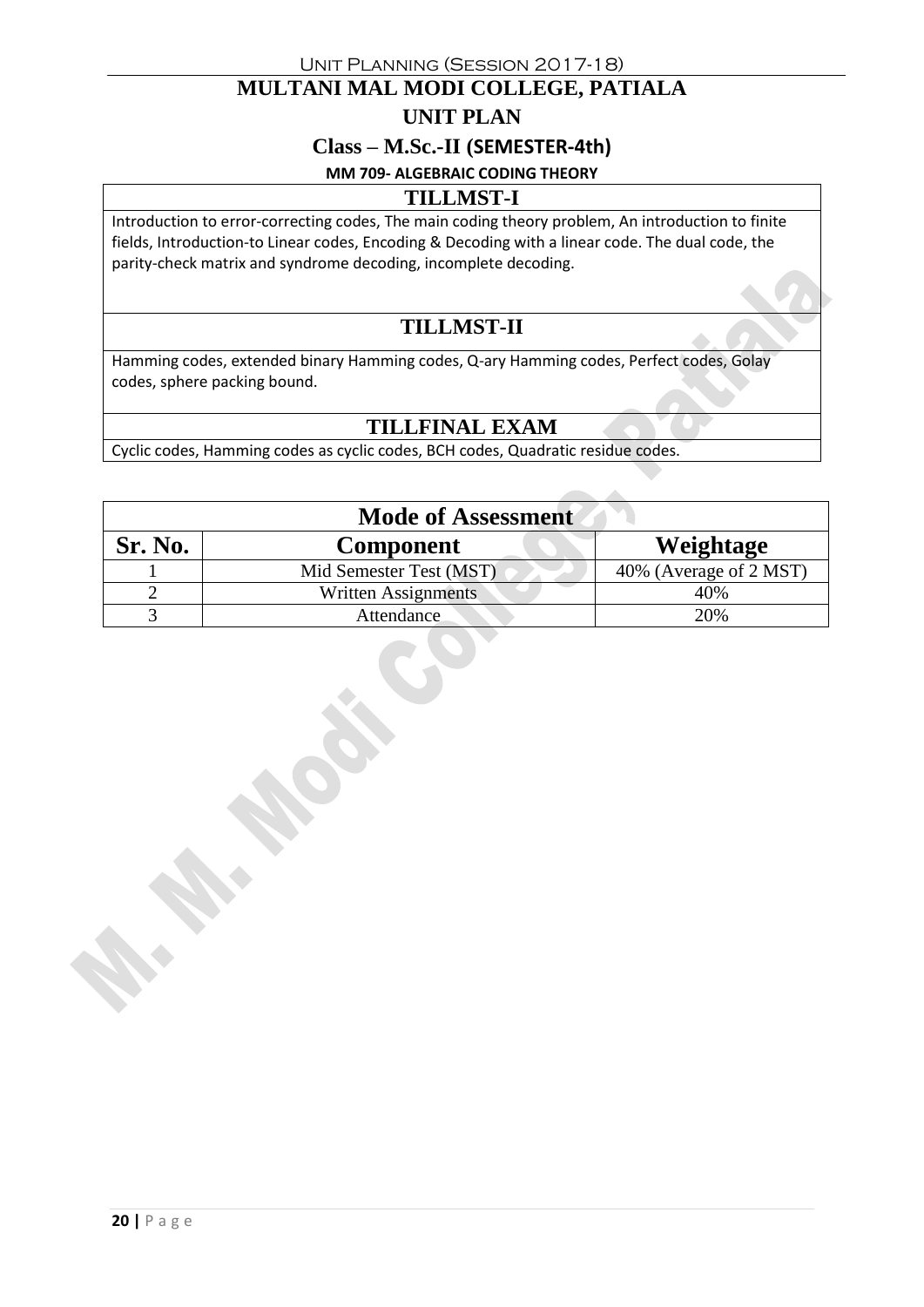### **MULTANI MAL MODI COLLEGE, PATIALA**

#### **UNIT PLAN**

**Class – M.Sc.-II (SEMESTER-4th)**

#### **MM 710- Commutative Algebra**

#### **TILLMST-I**

Nil radical and Jacobson radical of Ring, Operation on ideals, Extension and Contraction of Ideals, The Prime Spectrum of Ring, Zairiski Topology Exact sequence of Modules, Tensor product of modules, Restriction and Extension of Scalars, Exactness property of Tensor product, Flat Modules, Tensor product of Algebras.

### **TILLMST-II**

Rings and Modules of Fractions, Local properties, Extended and Contracted ideals in rigs of Fractions. Primary decomposition : Primary ideals, Decomposable Ideals, First Uniqueness Theorem, Isolated prime ideals,

### **TILLFINAL EXAM**

Second Uniqueness Theorem, behavior of primary ideals under localozation.

| <b>Mode of Assessment</b> |                         |                        |
|---------------------------|-------------------------|------------------------|
| Sr. No.                   | <b>Component</b>        | Weightage              |
|                           | Mid Semester Test (MST) | 40% (Average of 2 MST) |
|                           | Written Assignments     | 40%                    |
|                           | Attendance              | 20%                    |